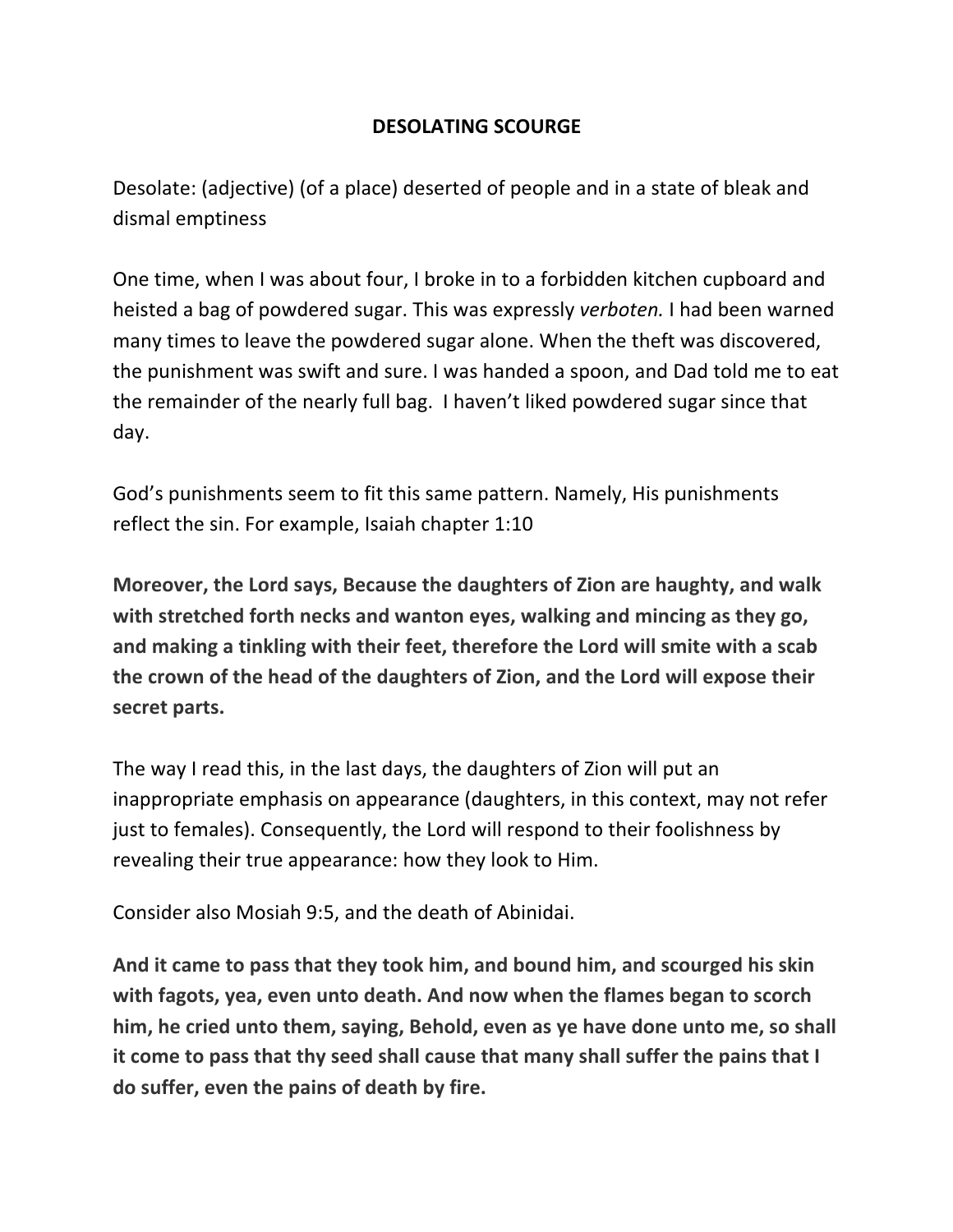Shedding innocent blood has to be among the most grievous of sins. But with the death by fire of Abinidai, there was now a pattern, a tradition, that the decendants of the priests of Noah felt justified in following. And the false tradition established by the priests of King Noah, would damn their descendants. The wicked priests destroyed God's seed, and a *quid pro quo* was forthcoming. And as always, God's punishment was exactly appropriate to the crime.

Which brings us to the point.

When Moses was a babe, his mother was forced to execute an extreme stratagem in order to save his life. Exodus 1:4

**And when she could no longer hide him, she took for him an ark of papyrus, and smeared it with tar and with pitch, and put the child therein; and she laid it in the reeds by the river's brink.**

This was made necessary, of course, because Pharaoh had decreed the deaths of all the male Israelite babies. Ibid.

**When you do the office of a midwife to the Hebrew women and see them upon the birth stools, if it is a son, then you shall kill him.**

Some years later, it was this same Moses that delivered this sobering judgement from God to the Egyptians. Exodus 8:1

**Thus says the Lord: About midnight I will go out into the midst of Egypt and all the first born in the land of Egypt shall die, from the first born of Pharaoh that sits upon his throne even unto the first born of the maidservant that is behind the mill…**

Do we see in this story of captive Israel yet another example of the highly specific way that Divine retribution is meted out?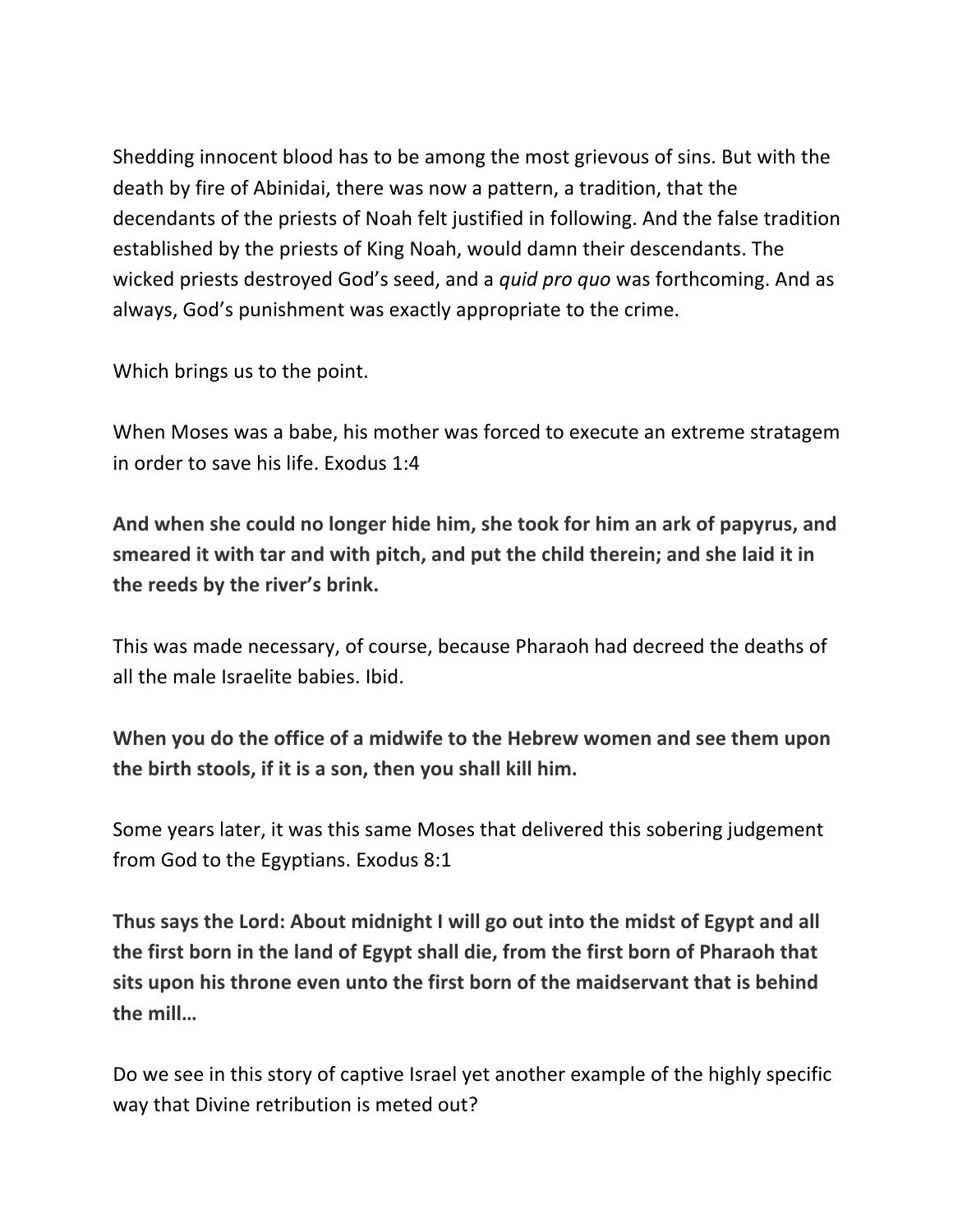Which brings us to the present. Denver said the following in the August 20, 2015 post, titled "Genocide."

**Abortion was decreed a Constitutional right in (an) opinion written by Harry Blackmun in 1973. In the decades following his decree, an estimated 55 million have been murdered…The United States has murdered more than Mao, Stalin, Hitler, King Leopold, the Khmer Rouge and the Ottoman Empire. At the present rate, in a few more decades, the United States will have killed more than all of them combined. These other genocidal governments targeted political opponents and consolidated their power to govern by killing. The United States has killed primarily in support of sexual gratification, hedonism and as an accepted form of birth control. Every one involved will be held to account for killing.**

Now, with those words in mind, read just a little of the excellent essay from Naomi Wolfe (see her article published on Substack), that Mark recently forwarded to us. The scientific data she refers to arises from the internal communications released from Pfizer in response to a court order. The volunteers she references are a group of a couple-thousand medical professionals who are currently studying these communications. It is worth noting that Pfizer was loathe to release this information, and requested that they be allowed to keep the documents private for the next 75 years.

A few extracts from Dr. Wolf's essay. I will italicize everything that comes from her essay.

*The WarRoom/DailyClout volunteers have confirmed that lipid nanoparticles, the tiny hard fatty casings that contain the MRNA, traverse the amniotic membrane. That means that they enter the fetal environment, of course…*

*The Volunteers have drilled deep into the Pfizer documents' reports about pregnancy and found that the assurance that the vaccine is "safe and effective"*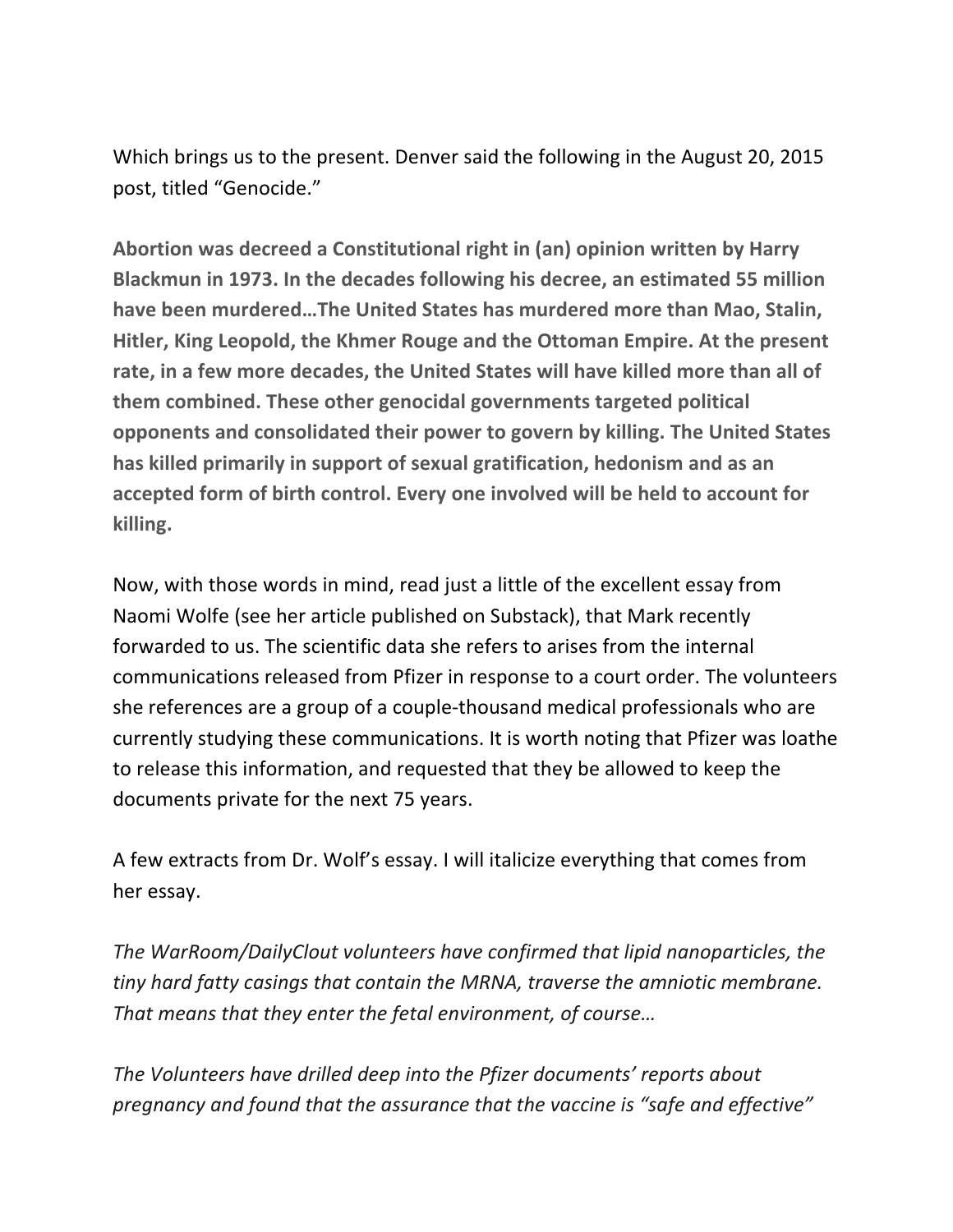*for pregnant women, was based on a study of 44 French rats, followed for 42 days…*

*The Volunteers found that while pregnant women were excluded from the internal studies, and thus from the EUA on which basis all pregnant women were assured the vaccine was "safe and effective," nonetheless about 270 women got pregnant during the study. More than 230 of them were lost somehow to history. But of the 36 pregnant women whose outcomes were followed - 28 lost their babies…*

*The Pfizer documents also show that some vaccinated mothers had suppressed lactation, or could produce no milk at all…*

*(F)our of the lactating vaccinated women in the Pfizer documents reported "bluegreen" breast milk. I am not making this up. And the nursing baby who died, with an inflamed liver — the case has been buried; has not made headlines…*

*As if all of this is not horrific enough, Ms Hecht drew studies from three countries — Canada, Scotland and now Israel --- to show that babies are dying disproportionately, during and after 2021, in highly vaccinated countries, and that newborns are dying disproportionately if they have vaccinated mothers versus unvaccinated mothers…*

*In highly vaccinated Scotland, almost twice the number of babies died in 2021 as died in baseline numbers. In Ontario, Canada, 86 babies died in 2021, versus a baseline of four or five…*

*You don't have to know more than eighth grade biology to know that a dysregulated menstrual cycle, not to mention spike protein accumulating in the ovaries, not to mention the traversing of the bodies' membranes, including the amniotic sac, by tiny hard fatty lipid nanoparticles, not to mention PEG in breast milk, is all going to affect fertility, fetal health, childbirth, and babies' GI wellbeing or distress, and thus their ability or failure to thrive…*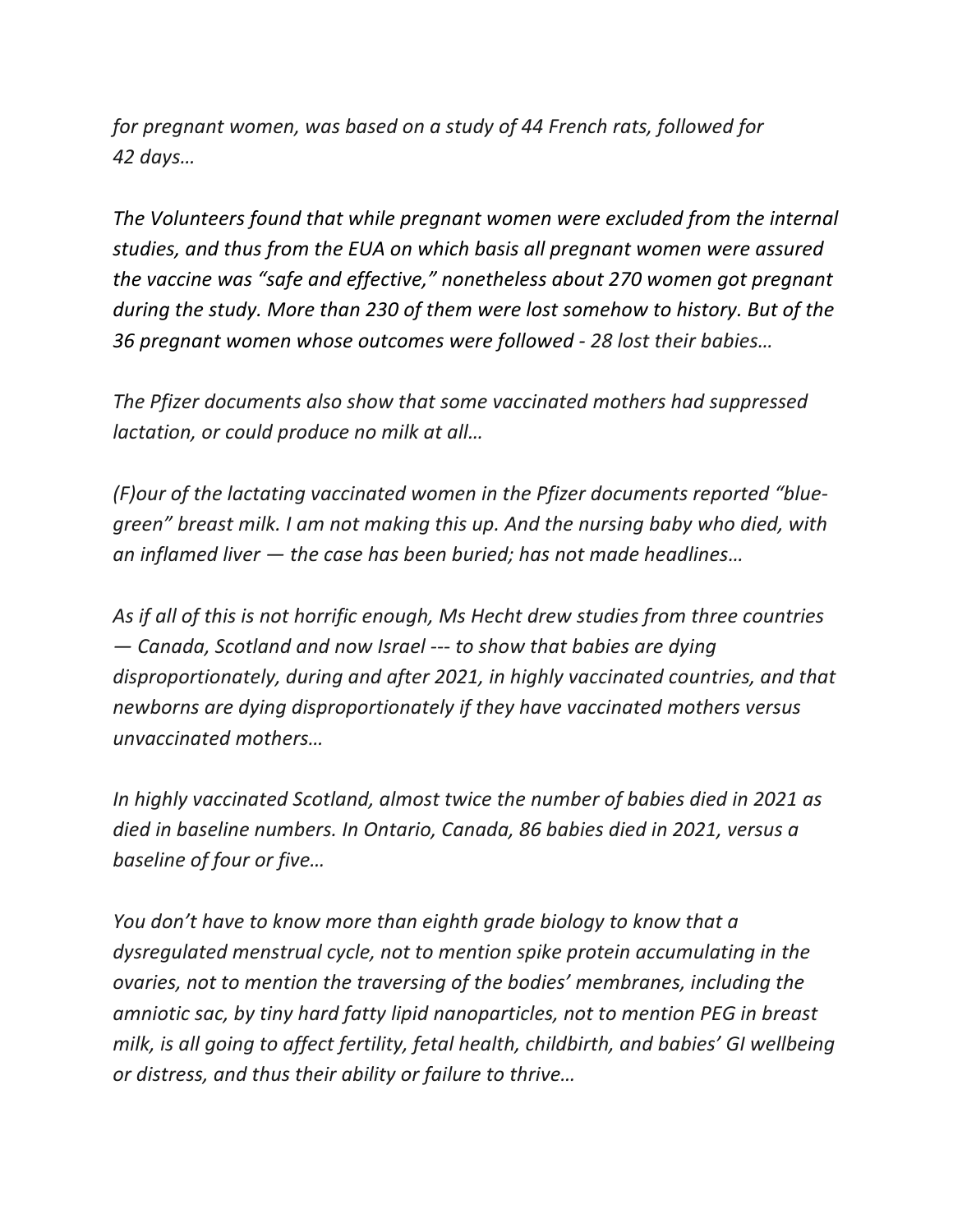*And now, the babies are dying. Now scale the data from Canada, Scotland and Israel to all the vaccinated nations in the world.*

## *What do we do with all of this?*

*These anti-humans at Pfizer, speaking at the WEF; these anti-humans at the FDA; knowing what they know; are targeting the miraculous female body, with its ability to conceive, gestate, birth and nurture life. They are targeting the female body's ability to sustain a newborn human being with nothing but itself. They are targeting the amniotic membrane, the ovaries that release the ovum, they are targeting the lymph and blood that help support the building up of mother's milk, they are targeting the fetus in utero, helpless.*

*They are targeting the human fetus' very environment, one of the most sacred spaces on this earth, if not the most sacred.*

## *And they know it…*

*I don't know about you, and I am not proselytizing, but as you may know if you read me here, these apocalyptic days, I turn to prayer. I have started to say in public, once I had to face the fact of the die-off of the babies, that this is a Biblical time; and I mean Old Testament Biblical.*

*It is a time like that of the construction of the Tower of Babel — of massive arrogance against divine plans. Men such as Bill Gates tamper with and seek to outdo God's best works in lab after lab, and Tech Bros "disrupt" the human competition for their unsought-after goods and services, by targeting human processes and by ruining the bodies made in the image of God.*

*It is a time like that when the ten plagues assailed the Egyptians in Exodus 11:4-6:*

That's the end of Dr. Wolf's comments

T&C 31:7